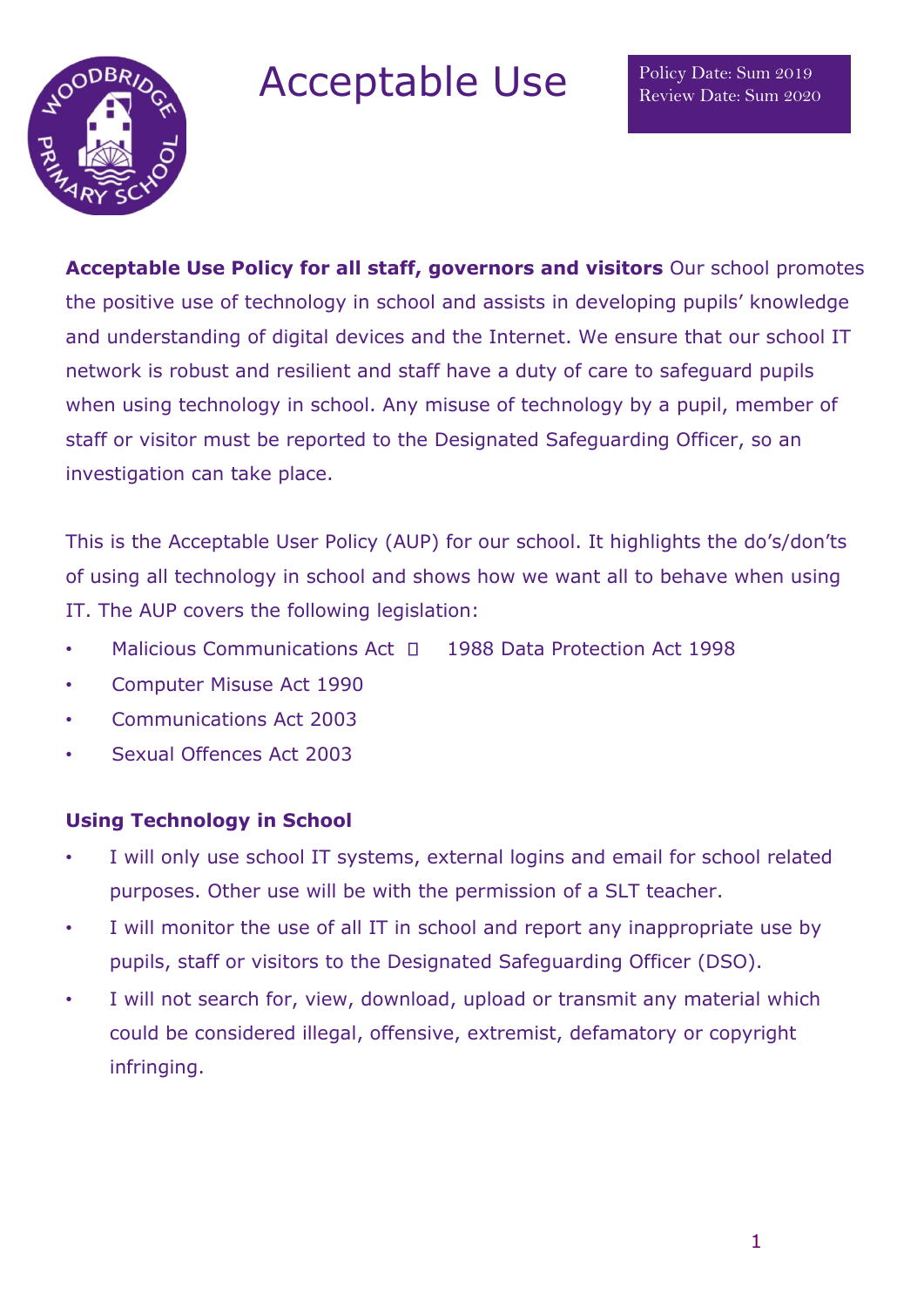## **Security, Passwords & Copyright**

- I will not divulge any school related passwords and I will comply with school IT security procedures.
- I will use school email systems for school related communications. I will not use personal accounts for school business.
- I will ensure that personal data is stored securely and in line with the Data Protection Act. I will follow school policy with regard to external logins, encrypted data and not storing school material on personal IT equipment unless stated otherwise.
- I will not install software onto the network or mobile devices unless supervised by the Network Manager or IT support staff.

### **Social Media**

- I must maintain my professionalism at all times when using personal social media and not bring the school or my profession into disrepute by posting unsuitable comments or media when using these sites.
- I must not use social media tools to communicate with current or former pupils under the age of 18.
- I will only use authorised school social media accounts to post information to pupils or parents.

### **Mobile Technologies**

- I will ensure that my mobile phone and any other personally-owned device is switched off or switched to 'silent' mode when I have directed time with pupils. I will only make or receive personal calls in specific places e.g. staffroom, workroom and office.
- I will not contact any parents or pupils on my personally-owned device.
- I will not use any personally-owned mobile device in the hall, classrooms, corridors or playground unless on school business e.g., to take images, video or sound recordings for good work, evaluation or pupil use.